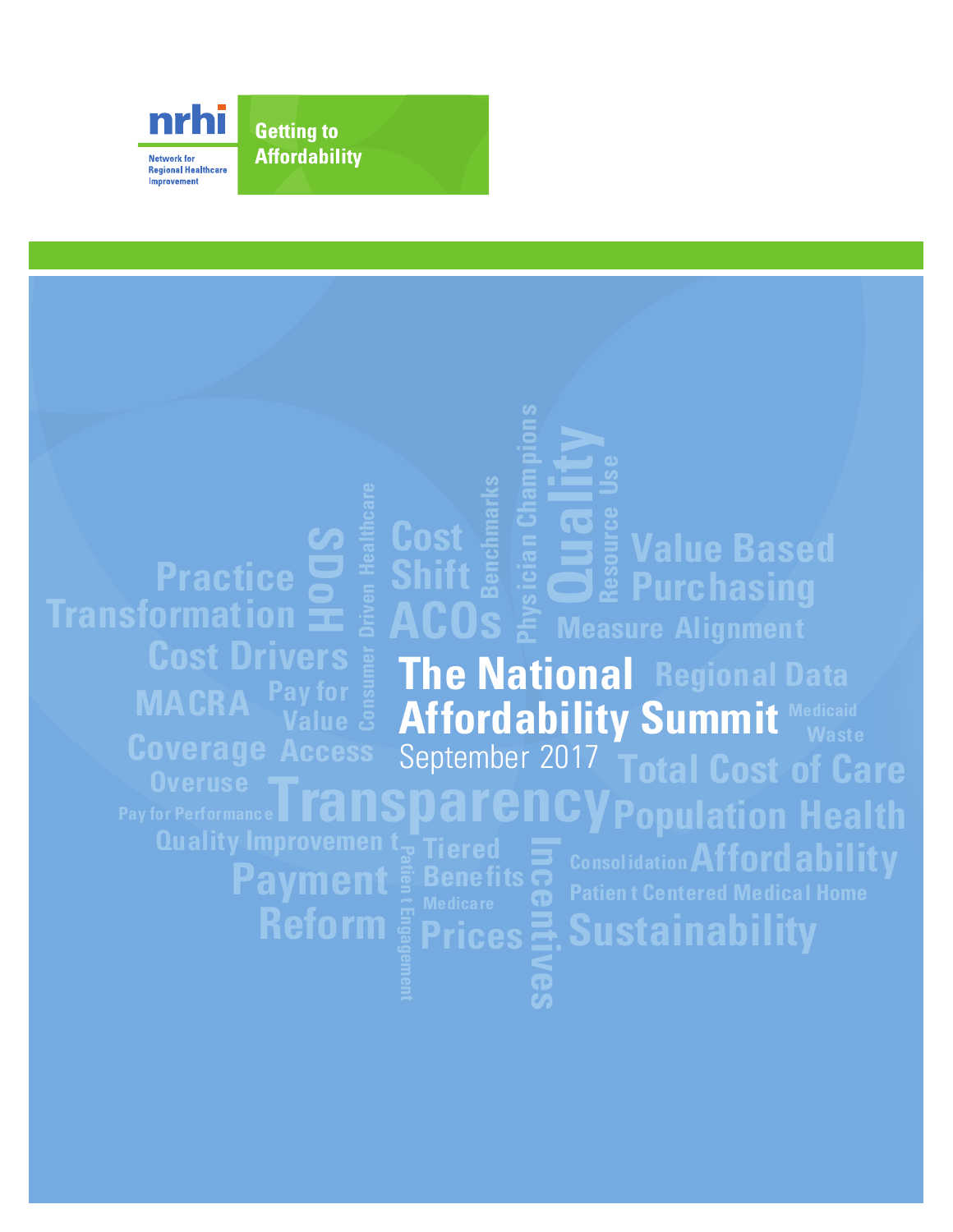# **At the recent National Affordability Summit, healthcare and business leaders from around the nation challenged each other to dramatically reduce American healthcare spending. A path forward quickly emerged.**

- Payment models must continue evolving to support more effective care, reduce avoidable harm to patients, and decelerate price escalation.
- Swift and meaningful reductions in total cost will require bold leadership, broad collaboration, and good data.
- Over the long-term, health spending must rebalance to spend less on the provision of medical services and more on building economic, social, and environmental frameworks that promote well-being.

The day-long summit, which was held in Washington, D.C., brought together health policy experts, physicians, employers, and regional healthcare leaders from around the country. The event was convened by the Network for Regional Healthcare Improvement (NRHI), with support from the Robert Wood Johnson Foundation.



*Healthy People / Healthy Economy: An Initiative to Make Massachusetts the National Leader in Health and Wellness. 2015. Data from HEHI 2013. JOINING FORCES: Adding Public Health Value to Healthcare Reform. Boston, MA: Commonwealth of Massachusetts. [http://www.](http://www.mass.gov/eohhs/docs/dph/com-health/prev-wellness-advisory-board/2017/170308-pwtf-annual-report.pdf) [mass.gov/eohhs/docs/dph/com-health/prev-wellness-advisory](http://www.mass.gov/eohhs/docs/dph/com-health/prev-wellness-advisory-board/2017/170308-pwtf-annual-report.pdf)[board/2017/170308-pwtf-annual-report.pdf A](http://www.mass.gov/eohhs/docs/dph/com-health/prev-wellness-advisory-board/2017/170308-pwtf-annual-report.pdf)ccessed November 9, 2017* *"Healthcare happens in communities. We are bringing those communities to Washington, D.C. to have a national conversation to address the drivers of the healthcare affordability crisis—unnecessary care, high prices, entrenched interests, and misaligned payment models."* 

#### **Elizabeth Mitchell** *President and CEO of NRHI*

Though the pace of healthcare spending slowed during the years immediately following passage of the Affordable Care Act, the gains were short lived. By 2014, increases in health spending once again outpaced growth in gross domestic product (GDP). Today, approximately one in every six dollars flowing through the American economy is spent on healthcare. In 1960, it was one in twenty.<sup>1</sup>

Across our nation and its communities, healthcare spending crowds out investments in infrastructure, education, and public health. Ironically, healthcare spending constricts investments in what we know cultivates American health and wealth.<sup>2, 3</sup>

3 <https://www.forbes.com/sites/chrisconover/2013/02/12/bullets-vs-band-aids-is-health-spending-crowding-out-defense/2/#5ea518f144a9>

<sup>1</sup> Centers for Medicare and Medicaid Services. (2014, May 05). *National Health Expenditure Data*. Retrieved October 25, 2017, from [https://www.cms.gov/Research-Statistics-Data-and-Sys](https://www.cms.gov/Research-Statistics-Data-and-Systems/Statistics-Trends-and-Reports/NationalHealthExpendData/index.html)[tems/Statistics-Trends-and-Reports/NationalHealthExpendData/index.html](https://www.cms.gov/Research-Statistics-Data-and-Systems/Statistics-Trends-and-Reports/NationalHealthExpendData/index.html)

<sup>2</sup> Orszag, P. R. (2017, October 25). *How Healthcare Can Save or Sink America*. Retrieved October 25, 2017, from [https://www.foreignaffairs.com/articles/united-states/2011-06-17/how-health](https://www.foreignaffairs.com/articles/united-states/2011-06-17/how-health-care-can-save-or-sink-america)[care-can-save-or-sink-america](https://www.foreignaffairs.com/articles/united-states/2011-06-17/how-health-care-can-save-or-sink-america)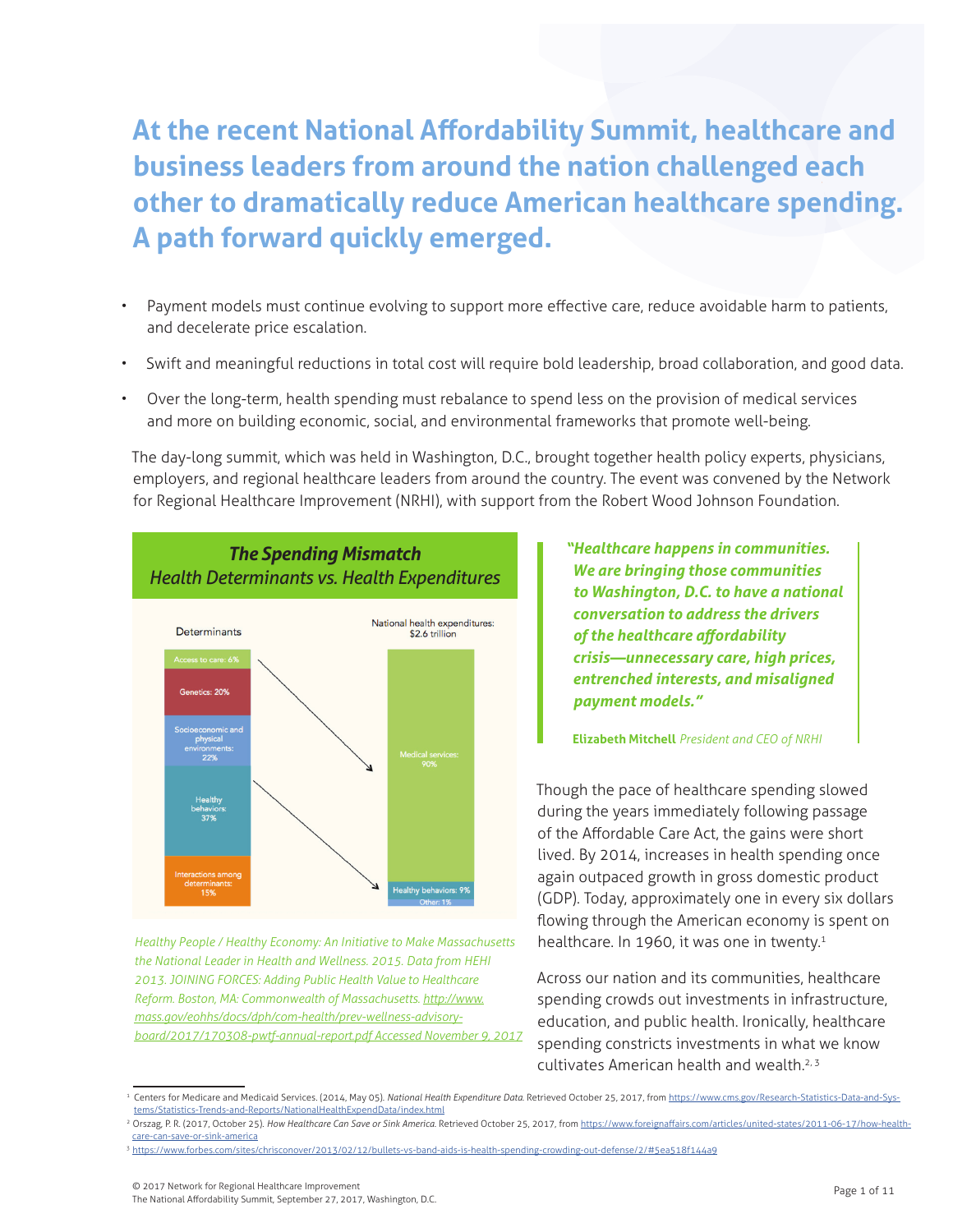*"Our ability to create great care at a lower cost ripples through almost everything that matters to our country and to our country's ability to make a difference in the world."* 

**Arnold Milstein, MD** *Director of the Clinical Excellence Research Center at Stanford University*

## **We Are Hurting Patients**

In 2010, the Institute of Medicine (IOM) found that 30% of healthcare spending was wasted, often on unnecessary and potentially harmful care. IOM workshops that followed advised reducing medical errors, unnecessary procedures, systemic inefficiencies, and

*NRHI works with national thought-leaders and with those who provide, pay for, and use healthcare in regions from Massachusetts to Hawaii. Its members and their partners are the "HealthDoers" addressing these problems through shared action in each of their communities. Many NRHI members serve as data stewards for their states and regions, aggregating and sharing claims and/or clinical data or data reflecting experience of care. NRHI members also are leaders in quality improvement, population health management, and practice transformation. In guiding innovative transparency and payment reform efforts, they see firsthand what works and what needs to happen next.*

administrative waste.<sup>4</sup> Redirecting unnecessary spending toward care that improves health and outcomes is foundational to payment system reforms included in the Medicare Access and CHIP Reauthorization Act of 2015 (MACRA). Questions, however, remain about whether those programs and pay-for-performance efforts in the private sector send strong enough signals or give physicians sufficient pathways to innovate and reap the rewards.



# *Avoidable Spending* Avoidable Spending Occurs

#### **Slide from:**

*Harold Miller, Center for Healthcare Quality and Payment Reform*

<sup>&</sup>lt;sup>4</sup> Institute of Medicine (US) Roundtable on Evidence-Based Medicine; Yong PL, Saunders RS, Olsen LA, editors. The Healthcare Imperative: Lowering Costs and Improving Outcomes: Workshop Series Summary. Washington (DC): National Academies Press (US); 2010. Appendix A, Workshop Discussion Background Paper. Available from: [https://www.ncbi.nlm.nih.](https://www.ncbi.nlm.nih.gov/books/NBK53915/)<br>gov/books/NBK53015/ [gov/books/NBK53915/](https://www.ncbi.nlm.nih.gov/books/NBK53915/)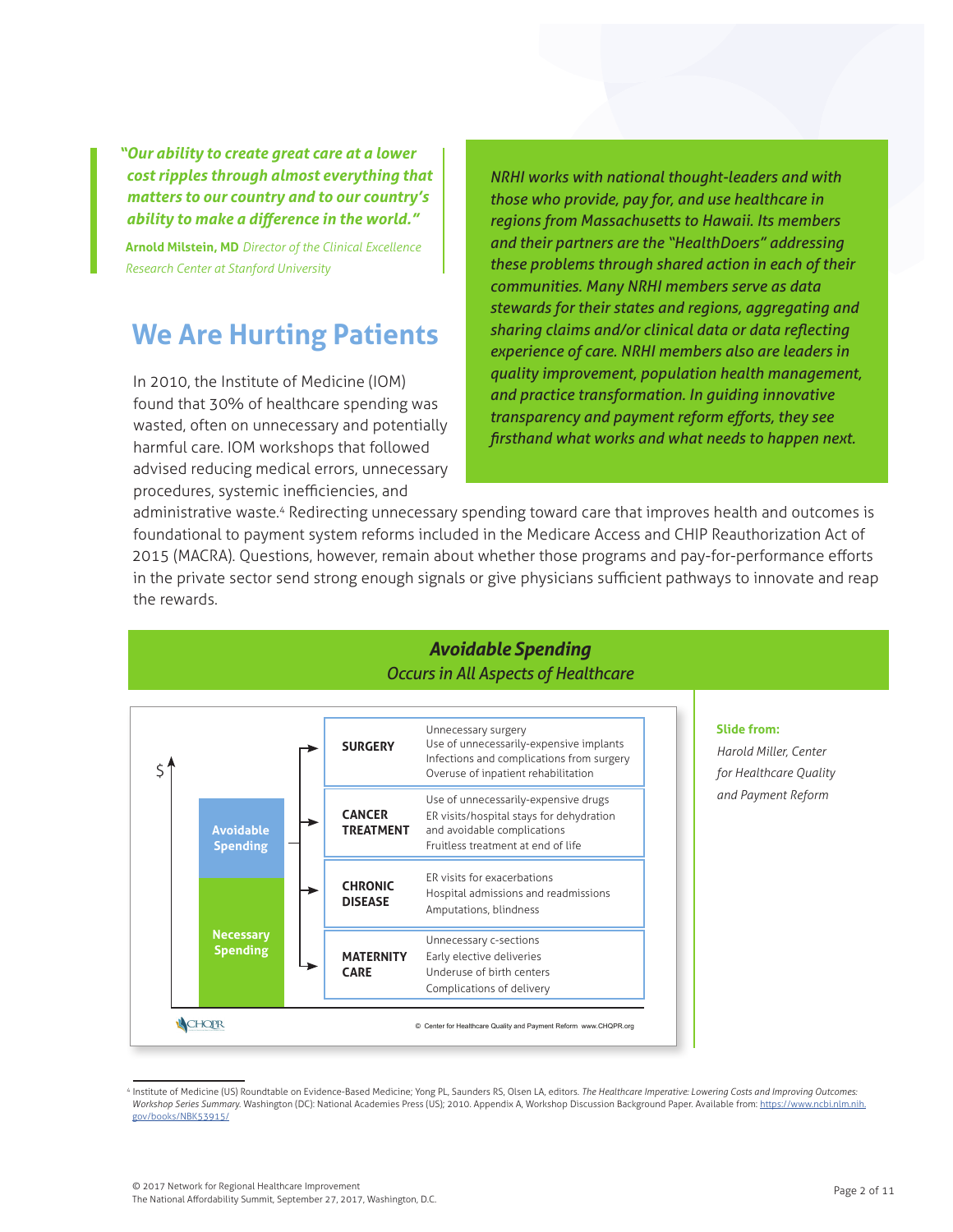*"There are lots of things we are doing in healthcare that cost lots and lots of money that are not good for the patients. With the right kind of payment system, we can reduce avoidable spending, increase spending on services patients need, and keep high-quality healthcare providers financially viable —a win-win-win approach."*

**Harold Miller**

*President and CEO of the Center for Healthcare Quality and Payment Reform*

To pursue high-value care payment models we will need well-designed incentives to drive efficient use of services, said Harold Miller, President and CEO of the Center for Healthcare Quality and Payment Reform. He sees opportunities to reduce unnecessary surgeries, lower administrative costs, connect patients to highervalue cancer treatment, improve maternity care, and better manage chronic disease. Barriers to these changes include no or low payments for many of the highest-value services, lost revenue when low-value services go away, and continued high fixed costs.

Here's a couple of examples. Consider efforts to reduce admissions and scale back use of profitable outpatient services like imaging and testing. The changes might benefit patients and communities, but hospitals see dramatic drops in revenue and slight change on the expense side. Lowering rates of cesarean sections can pose challenges for obstetricians. Under the most challenging maternity reimbursement models, physicians receive a lower payment for a vaginal birth even if it was the right care and took more time.

Most believe that healthcare providers will only deliver high-value care if the payment system provides adequate payments for services that will keep patients healthy and holds providers accountable for aspects of quality and cost that they can control.

A recognition of the potential harm and waste of unnecessary care led the ABIM Foundation to create the Choosing Wisely® campaign, which includes participation among many NRHI members. Choosing Wisely promotes conversations between physicians and patients about utilizing the most appropriate tests and treatments. A 2015 study based on Choosing Wisely recommendations and published in the Journal of General Internal Medicine found that nearly two million Medicare beneficiaries received unnecessary imaging for low back pain, some of which included exposure to radiation. Unnecessary tests before surgery, low-value preventive screenings, and unwarranted prescriptions for anti-psychotics and opioids were other examples of low-value, potentially dangerous, care received.

### *"Fee-for-service economics are not incentive neutral. Bad things happen. We are hurting patients when we use fee-for-service economics. It's not just wasteful. It actually hurts people."*

#### **Frederick Isasi**

*Executive Director of Families USA*

Miller pointed out that the typical approaches used by health plans to reduce healthcare spending were cutting physician fees and shifting costs to patients, and these had failed to slow the growth in health insurance premiums. He said the fastest growing components of healthcare spending in recent years were hospitals and insurance administration, not physician payments or drugs. Of the <sup>\$</sup>240 billion increase in private health insurance spending from 2009 to 2015, half had gone to hospitals and another 12% had gone to insurance administration and profits. He noted that private health plans were spending as much on insurance administration and profits as they were spending on drugs.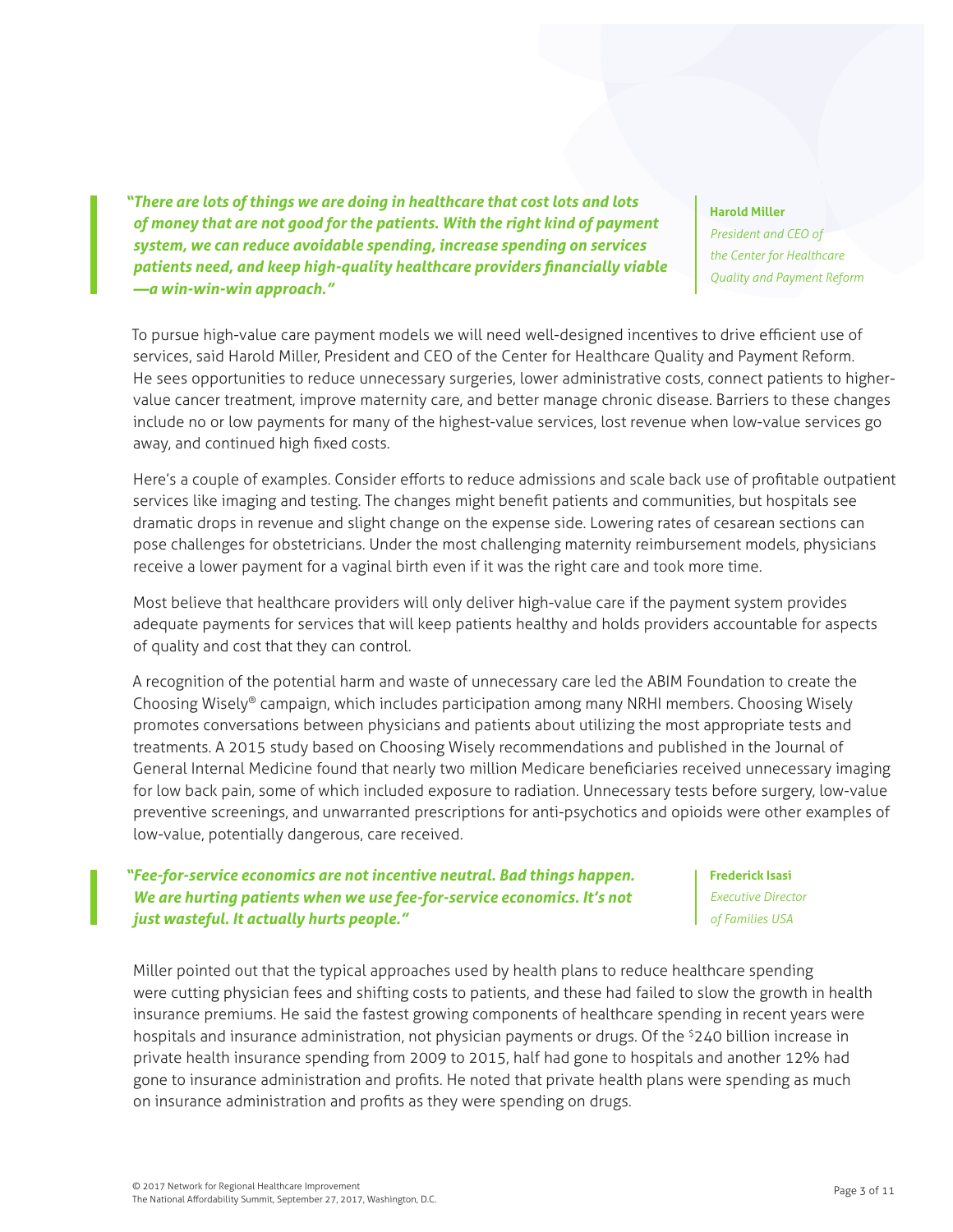According to Miller, pay-for-performance programs had been used for many years and had failed to have any impact on cost or quality. National statistics show that only two-thirds of patients with diabetes and with hypertension, for example, have their conditions under control. What pay-for-performance programs have done is significantly increased administrative costs. A 2016 Health Affairs article estimated physicians spent \$15.4 billion to report quality measures.<sup>5</sup>

### *"It's costing everybody a lot of money and it's not saving a lot of money," Miller said of pay-for-performance initiatives. "It has been studied to death and yet it isn't dead."*

#### **Harold Miller**

*President and CEO of the Center for Healthcare Quality and Payment Reform*

Miller said that current ACO initiatives were also unlikely to have significant impacts on costs because "shared savings" payment models do not actually change the fee-for-service payment system or remove the barriers to delivering higher-value care. He said that instead of reducing spending, Medicare has actually spent more on ACOs every year than it would have spent without them, and ACO initiatives are accelerating the consolidation of providers and resulting in higher prices for private purchasers.

It is time to move beyond simplistic pay-for-performance and shared savings programs and start designing and implementing alternative payment models that solved the problems with fee-for-service payment without creating new problems for patients and providers recommended Miller. He gave examples of an oncologist, an orthopedic surgeon, an emergency physician, and a gastroenterologist who had dramatically reduced spending and improved patient outcomes when they were given the resources and flexibility they needed to deliver care differently.

For example, a gastroenterologist, Lawrence Kosinski, MD, a managing partner of Illinois Gastroenterology Group found patients with Crohn's disease were needing frequent hospitalizations and having too many resulting complications despite being on high-priced biologic medications. He developed Project Sonar, an app to track patients conditions. Once a month, patients answer a few questions about their symptoms, medications, and general health. The app helps Kosinski and his team keep better track of patients' health and follow-up with those that need help before they need to be hospitalized. So far, Kosinski's approach has allowed patients to spend less and feel better. And, his medical group is earning more. Now the Centers for Medicare and Medicaid Services (CMS) is deciding whether to roll the app out to Medicare patients nationwide.<sup>6</sup>

# **Too Many Sacred Cows**

For decades, hospitals have served as economic engines and sentimental centers of their communities. In many communities, hospitals are among the largest employers and where residents welcome newborns, experience healing, and say last goodbyes. These roles buy favor and esteem, making it difficult for community leaders to act in any way perceived to be "anti-hospital."

6 J. Duncan Moore, J. (2017, August 10). *This made-in-Chicago health app soon may go national.* Retrieved from Crain's Chicago Business: [http://www.chicagobusiness.com/arti](http://www.chicagobusiness.com/article/20170810/ISSUE01/170819997/this-made-in-chicago-health-app-soon-may-go-national)[cle/20170810/ISSUE01/170819997/this-made-in-chicago-health-app-soon-may-go-national](http://www.chicagobusiness.com/article/20170810/ISSUE01/170819997/this-made-in-chicago-health-app-soon-may-go-national)

<sup>5</sup> Casalino, Lawrence P. (2016 March), *US Physician Practices Spend More Than \$15.4 Billion Annually To Report Quality Measures*. Health Affairs, VOL. 35, NO. 3 : Physicians, Prescription drugs, ACOS & more.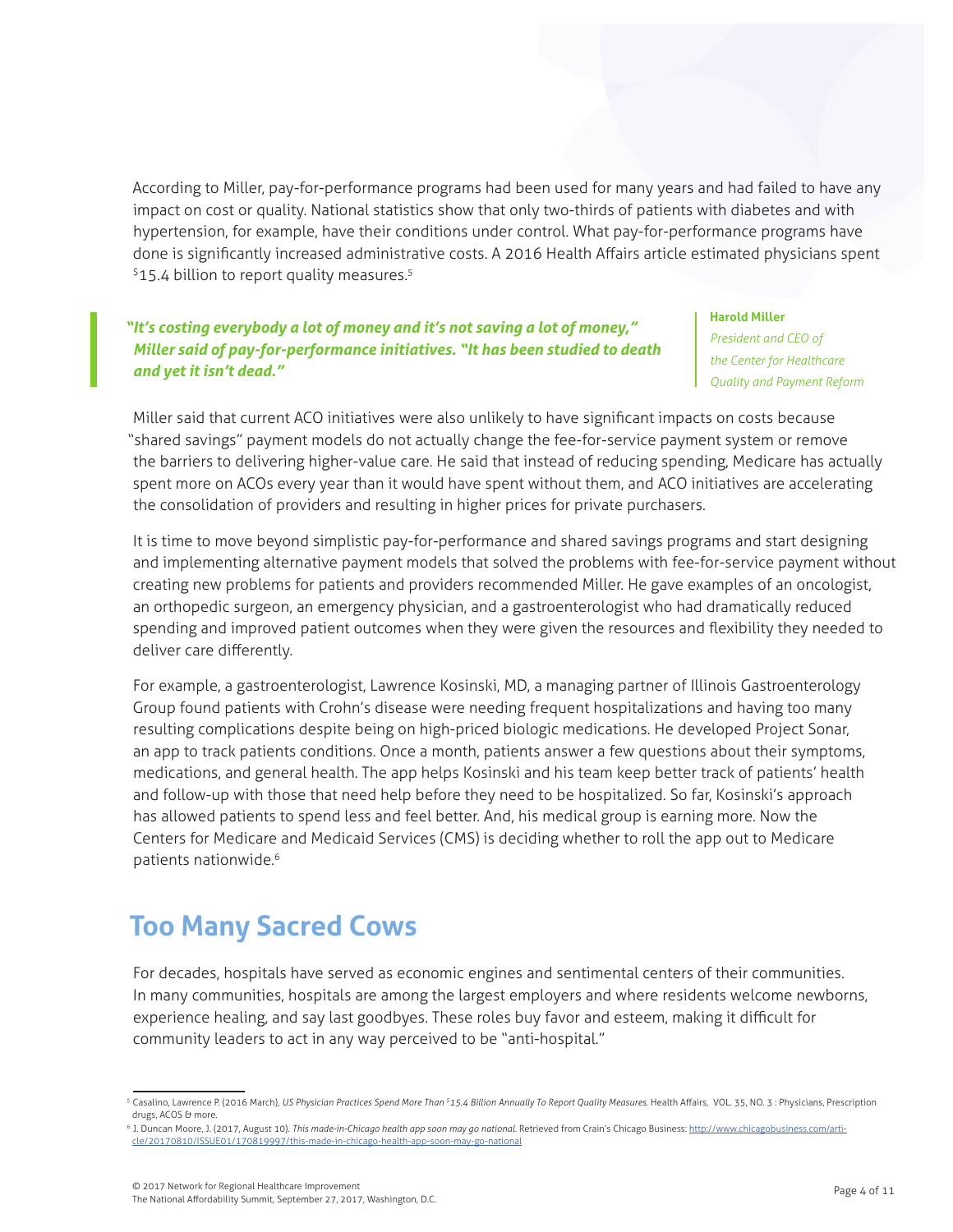So, when a health plan proposes a narrow network bound to drive savings, an employer may be hesitant. An executive of the employer might sit on the hospital board or have a personal experience of a good outcome. Or, the employer may fear any restriction in access, even to low-value care, will prevent them from attracting talent. These factors limit willingness to make needed changes to infrastructure and spending.

### *"There are too many sacred cows. There are too many entrenched interests. Hospitals employ too many people in any urban area."*

### **Niall Brennan** *President and Executive Director of the Health Care Cost Institute*

Cornerstone Health Care, a multi-specialty physician group in High Point, North Carolina, worked for years on adopting new methods to reduce over utilization and lower costs. While the practice won national recognition for innovation, many in High Point lacked enthusiasm for the efforts. Thanks to better care and a closer eye toward appropriate utilization and cost savings from less expensive facilities, fewer Cornerstone patients sought hospital services. Feeling threatened, hospitals began offering Cornerstone physicians handsome salaries if they left the practice and came on staff. Nearly a third decided to make the move. Employers became concerned that struggling or shuttered hospitals would make the region less attractive to employees. Eventually, Cornerstone was bought by an area hospital system.<sup>7</sup>

*"As we emptied the hospitals in our area, we were seen as a threat, not only by hospitals but by employers. They were concerned the hospital would shut down."* 

#### **Grace Terrell, MD**

*an internist, who led Cornerstone Health Care for more than 15 years before joining Envision Genomics*

# **It's Still the Prices, Stupid**

While reductions in unnecessary services reflect improved care quality and reduce exposure to potential harm, they do not equal lower overall cost. An average U.S. hospital stay costs <sup>\$18</sup>,000, nearly three times the average of other Organization for Economic Co-operation and Development (OECD) countries. Similarly, an MRI costs \$130 in Spain, \$215 in Australia and \$1,119 in the United States, according to the International Federation of Health Plans 2015 Comparative Price Report. A cardiac catheterization costs, on average, <sup>\$181</sup> in Switzerland versus more than <sup>\$</sup>5,000 in the United States, the report found. Unlike the United States, many OECD countries regulate prices and some even set mandatory budgets telling hospitals and other providers how much they can spend. International health policy experts find under these regulations, quality does not suffer and physician supply remains sufficient.

*"Price is two-thirds of the reason we spend more in this nation than any other nation. We need to start characterizing this as price gouging. We need a new ethic for healthcare financial management. We need to get rid of personal, institutionalized, legitimatized greed."* 

**George Isham, MD** *Senior Advisor at HealthPartners, Inc.*

<sup>7</sup> Ableson, R. (2016, 12 23). A Health Care Experiment on Life Support. *The New York Times* , p. BU1.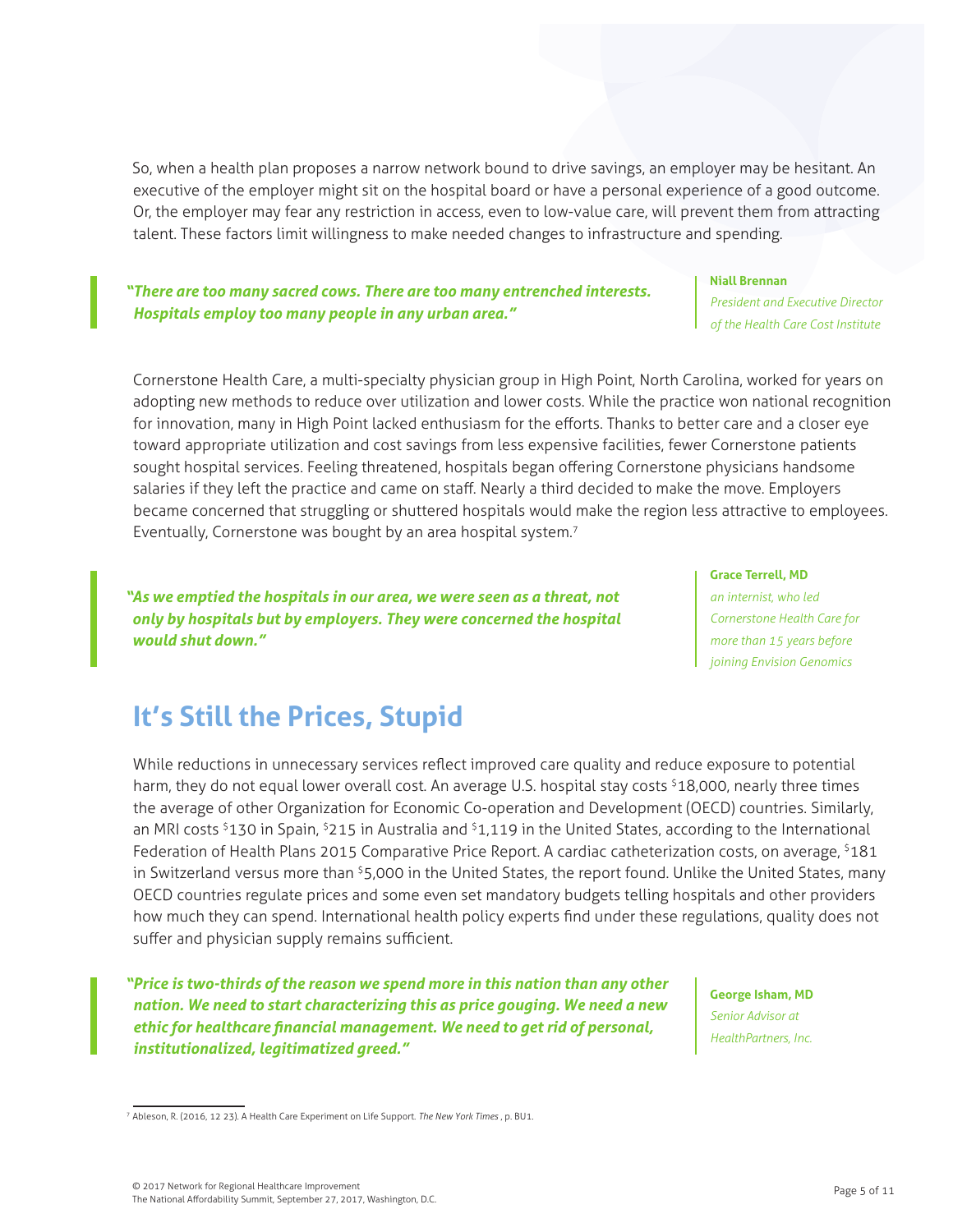Multiple academic studies suggest that the formation of integrated delivery systems with the capital wherewithal and information technology infrastructure to effectively participate in the most advanced payment models also result in vertical integrations that reduce market competition and pressure primary care providers to refer within their large, relatively pricey systems. Not surprisingly, with strong market power and captive customers, higher prices result. CMS warns increases in total healthcare spending over the next decade will be driven by increases in price.

Data from academic research and consumer healthcare transparency websites clearly demonstrate wide variations in price depending on the site of service even within a market. Aparna Higgins, then a Senior Vice President at America's Health Insurance Plans (AHIP), analyzed 2008 to 2013 claims data for seven services based on total payments. She and her colleagues looked across clinical categories but focused on areas where differences in payment were unlikely to result from differences in clinical quality or patient characteristics. Across all services, prices at hospital outpatient departments were statistically significantly higher than payments to physician offices, ranging in 2013 from 21% more for an office visit to 258% more for chest radiography. Over the study period, increases in prices and a shift of services to hospitals resulted in a 44% increase in total spending between 2008-2013. Higgins said the results reminded her of the wellknown 2004 paper by Princeton healthcare economics professor Uwe Reinhardt, PhD, and colleagues, *"It's the Prices, Stupid."*

*"We should have called the paper, 'It's Still the Prices, Stupid.' If we don't address pricing we are never going to get costs under control. And, it's not just drug pricing. It's all pricing."*

#### **Aparna Higgins**

*Visiting Scholar at the Heller School for Social Policy and Management at Brandeis University*

In a strong response to high-priced, hospital-based imaging services, Anthem recently announced it would no longer pay for MRIs or CT scans delivered at hospitals in nine states this year and five additional states next year. The policy will be waived if a review finds it was medically necessary to perform the scans at a hospital.

According to Miller, under many current health plan benefit designs, there is no incentive for patients who need expensive procedures to choose providers that charge lower prices. He said that patients need to be responsible for the "last dollar" of costs, instead of facing high deductibles and high cost-sharing that discourage the use of preventive care. He also said that current efforts at transparency and reference pricing (in which a health plan, employer, or union defines the maximum price it is willing to pay for a service) are not successful because they only focus on individual services, not the full costs of treating a condition. Choosing a provider that charges a lower price for a procedure but has a higher complication rate could result in higher spending, not less. He said that alternative payment models in which providers are paid a single price for managing a condition or delivering a procedure enable the "apples-to-apples" comparisons that are essential complements to transparency and reference pricing initiatives.

# **The Value Agenda Needs All-Payer Reinforcement**

New programs from the federal government and health plans merge lessons from previous payment reform attempts and propel them forward under new models. Milstein described recent CMS payment reforms as a "tailwind" and a "political gift" to those trying to achieve improvements in value. With these programs in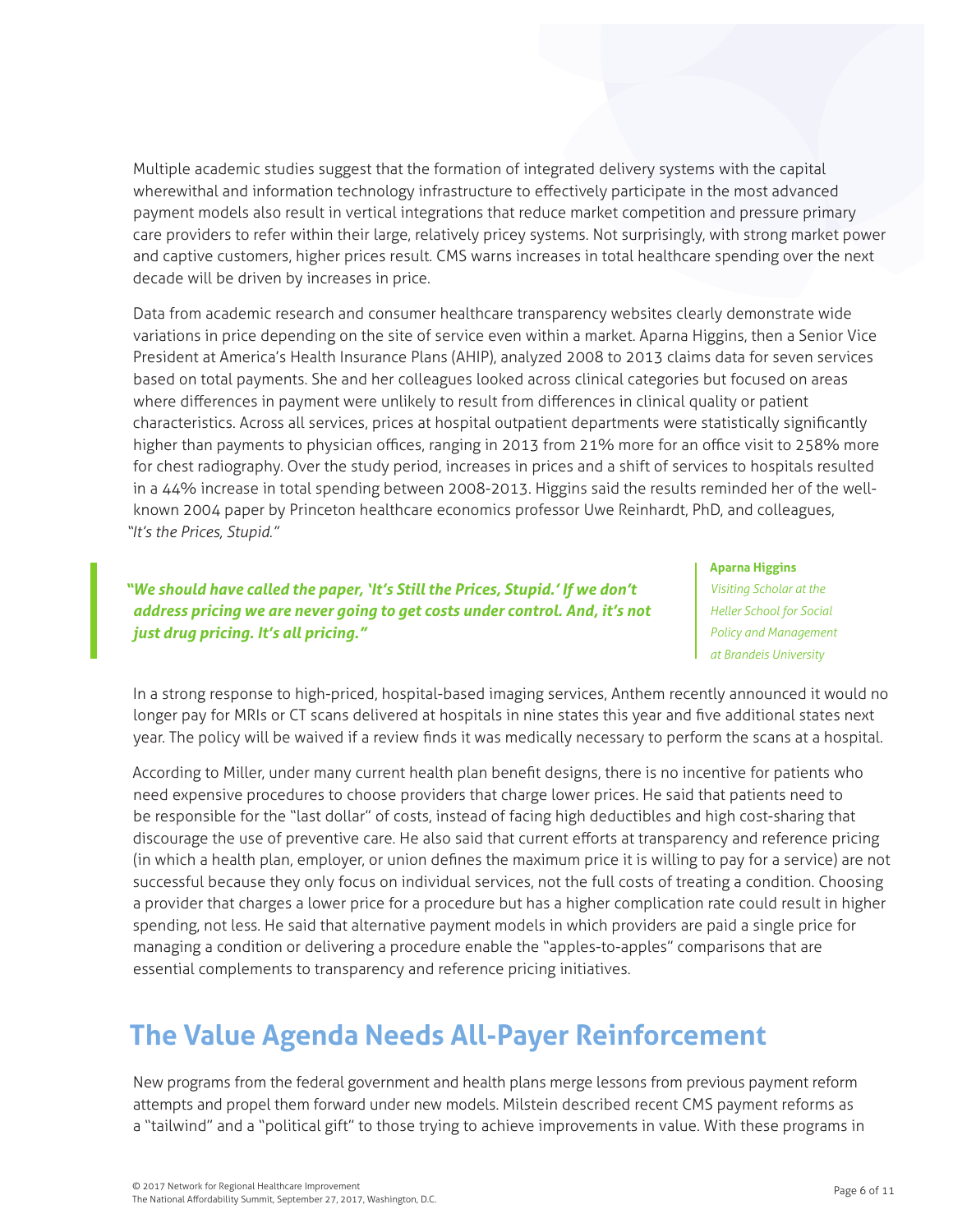place, shared savings could approach the 20% threshold, which Milstein believes may finally attract providers' attention. Still, these reforms only apply to Medicare payments. To sustain providers' focus, private payers will need to reinforce government actions and vice versa, Milstein said.

#### *"For the value agenda to make a difference, it needs all-payer reinforcement."*

#### **Arnold Milstein, MD**

*Director of the Clinical Excellence Research Center at Stanford University*

To date, employers have been hesitant to offer significant provider bonus payments, restrict access to more narrow networks, or contract with an accountable care organization. With federal programs underway and many regional collaborative projects gaining momentum, now may be the time to convene employers around payment reform, said David Lansky, the President and Chief Executive Officer of the Pacific Business Group on Health (PBGH), a coalition of 60 large employers and healthcare purchasers representing more than 10 million Americans.

Already, many large, national employers, such as The Boeing Company, Wal-Mart Stores, Inc., and Lowe's Companies, Inc. are participating in payment reform initiatives. Frequently, regional business coalitions support the work of leading employers and bring successful innovations to larger scale adoption. Employers' engagement may grow as their health plan partners offer more opportunities to participate.

One model may be the Regional Comprehensive Primary Care (CPC) initiatives occurring around the country. CPC initiatives deliver multi-payer, public, and private sector collaboration. They are guided by the federal CMS Innovation Center and implemented through local action. Some of the fourteen CPC+ programs nationally report meaningful progress. With the support of Oklahoma's Health Information Exchange MyHealth Access, an NRHI member, worked with nearly 70 medical practices and more than 30 hospitals in Oklahoma to lower Medicare patients' total cost of care 5% after accounting for care management fees. Hospitalizations and emergency department visits each decreased 7% for these patients. Results were even stronger for Medicare Advantage patients, with total costs decreasing nearly 14%. They saw a nearly 50% decline in imaging costs, a more than 30% decline in outpatient costs and a more than 10% drop in admissions. All of these reductions contributed to the lower total cost, MyHealth Access, reported. This regional experience demonstrates that multi-stakeholder alignment to design better care for patients can mean lower spending and better outcomes.

In Ohio and Northern Kentucky, 13 payers and 562 primary care practices participate in the nation's largest CPC program. As in other regions, the program pays physician practices to aggressively manage and coordinate care as well as engage patients and caregivers. The expectation is for those efforts to pay off through reductions in potentially-avoidable care such as hospitalizations. Hospitalizations fell more than 20% from the fourth quarter of 2013 to the first quarter of 2016. This drop included a nearly 32% decline in hospitalizations for chronic obstructive pulmonary disease. The Health Collaborative, an NRHI member in Cincinnati, performs a dual role for the CPC+ program. It's the convener and learning collaborative under contract with CMS, and the organization designated by the payers to aggregate and report claims data to practices and plans.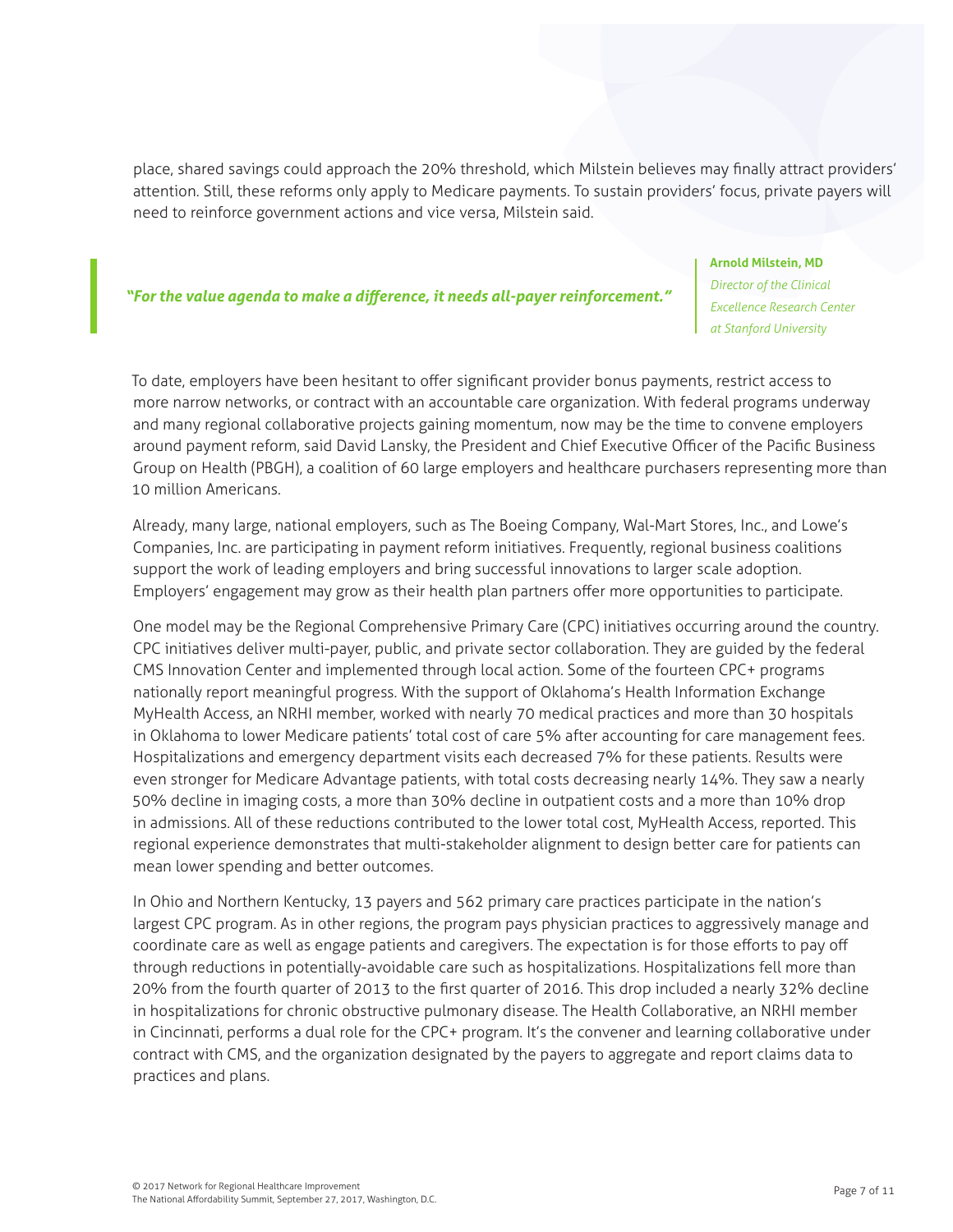However, not all CPC and CPC+ regions report the same levels of success. Nationally, the program marked a 1% increase in Medicare costs after factoring in care management fees. On a positive note, hospitalizations and emergency department visits declined. CMS has said total cost savings would grow as practices continued evolving. Others suggest the programs will only reap true savings when primary care providers are more forcefully incentivized to better manage costs outside of their own walls, such as by referring to lower cost providers or sites of service.

Another strategy may be more coordination across the many community partners contributing to the work. In Oklahoma and Ohio, in addition to serving as data hubs, Regional Health Improvement Collaboratives (RHICs) brought together multiple payers across the region, aligned their work with the federal government, and coordinated with providers to ensure shared goals and information sharing. The collaboration gave participants opportunities to plan together, learn as a cohort, and address barriers with the benefit of all perspectives.



## *This is Only Feasible at the* **Regional** *Level, with a* **Facilitator**

#### **Slide from:**

*Harold Miller, Center for Healthcare Quality and Payment Reform*

### **Starting to Produce Change** •Fruitless treatment at end of life

As demonstrated by the CPC programs, efforts to improve affordability should include a measure of total cost. Without this umbrella measure, it's not clear whether costs were lowered or simply shifted through higher prices on other services or increased utilization. For nearly four years, RHICs working through NRHI have refined and standardized commercial claims data to measure and report on differences in total cost of care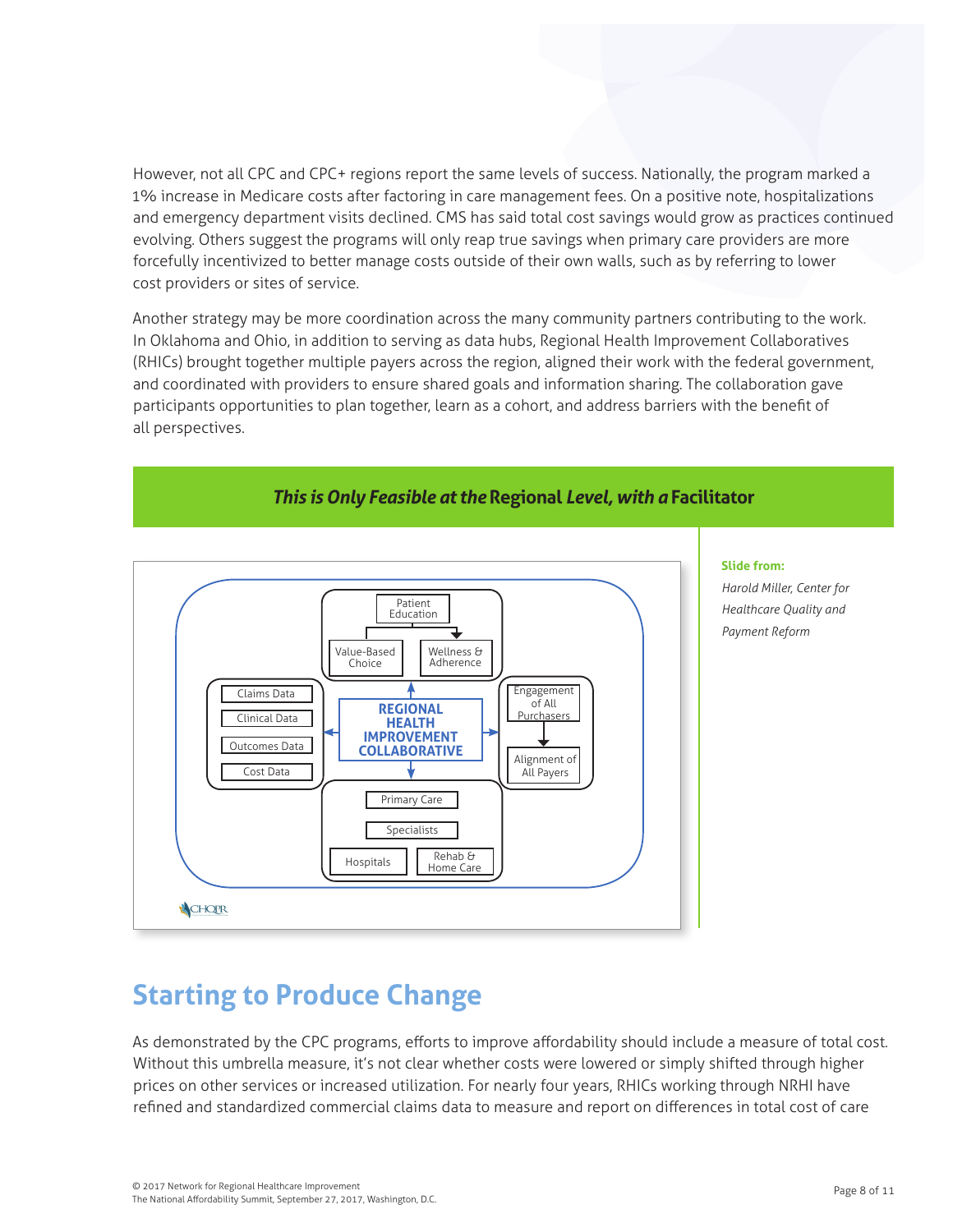across and within their communities. With support from the Robert Wood Johnson Foundation, participants have produced standardized, risk-adjusted comparisons of total cost, resource use, and price using the National Quality Forum-endorsed HealthPartners measure set.<sup>8</sup> Deeper dives into the data are providing meaningful information on cost and resource use back to primary care providers who can use it to identify inefficiencies.

In Oregon, NRHI member Oregon Healthcare Quality Corporation, now HealthInsight Oregon, leads a monthly workgroup representing health plans, provider organizations, and consumers that discusses ways to engage peers, payers, and policymakers in review of the data and in conversations about quality and affordability improvement. Using a voluntary, multi-payer data base and their robust provider directory they are producing practice level reporting and contributing to national benchmarks. This actionable output is a comprehensive report on cost and quality trends shared with providers that serves as the basis for deeper dialogue.

The Portland Clinic, a multi-site primary care group, noticed its patients with cancer had higher than expected costs. Portland Clinic physicians began a conversation by sharing the data with a local oncology group. They found the oncologists were using hospitals for imaging and outpatient surgeries instead of freestanding facilities—increasing costs without any improvement in the quality of care. Patients that called in the evening were being directed to the emergency department, sometimes without good reason. The utility of the data continues to grow as groups learn new ways to identify costs and change practices. Now the conversation has moved to identifying high-value oncology medications.

### *"The beauty of this project is that it is starting to produce change."*

**Mylia Christensen** *Executive Director of HealthInsight Oregon*

This example illustrates that instead of using a "top-down" approach to payment reform, where Medicare and health plans develop payment models that providers have to try and use, it is time for a bottom-up approach, in which physicians and other providers identify opportunities to improve care and reduce spending and design the type of payments that would enable them to successfully pursue those opportunities. RHICs are a key mechanism for providing the data and neutral facilitation that providers, purchasers, and patients need to reach consensus on and implement win-win-win solutions.

# **We're All in This Together**

There is a growing recognition by clinicians, economists and policymakers that reductions in healthcare spending cannot occur with siloed approaches by any single force, including the wave of a federal policy wand. Rather, lower cost, higher quality care will require collaborative, regional action coordinated across states and supported by a framework of national policies. RHICs, working together under the national umbrella of NRHI, serve as meaningful facilitators of this regional work and as effective advocates and testing grounds for national policy. Mitchell emphasizes, "Leveraging years of trusted relationships with local stakeholders, our NRHI members galvanize the approach that we're all in this together through convening

<sup>&</sup>lt;sup>8</sup> Network for Regional Healthcare Improvement. (2016, October 31). *From Claims to Clarity: Deriving Actionable Healthcare Cost Benchmarks from Aggregated Commercial Claims Data.* Retrieved October 25, 2017, from <http://www.nrhi.org/uploads/g2a-benchmark-report-final-web.pdf>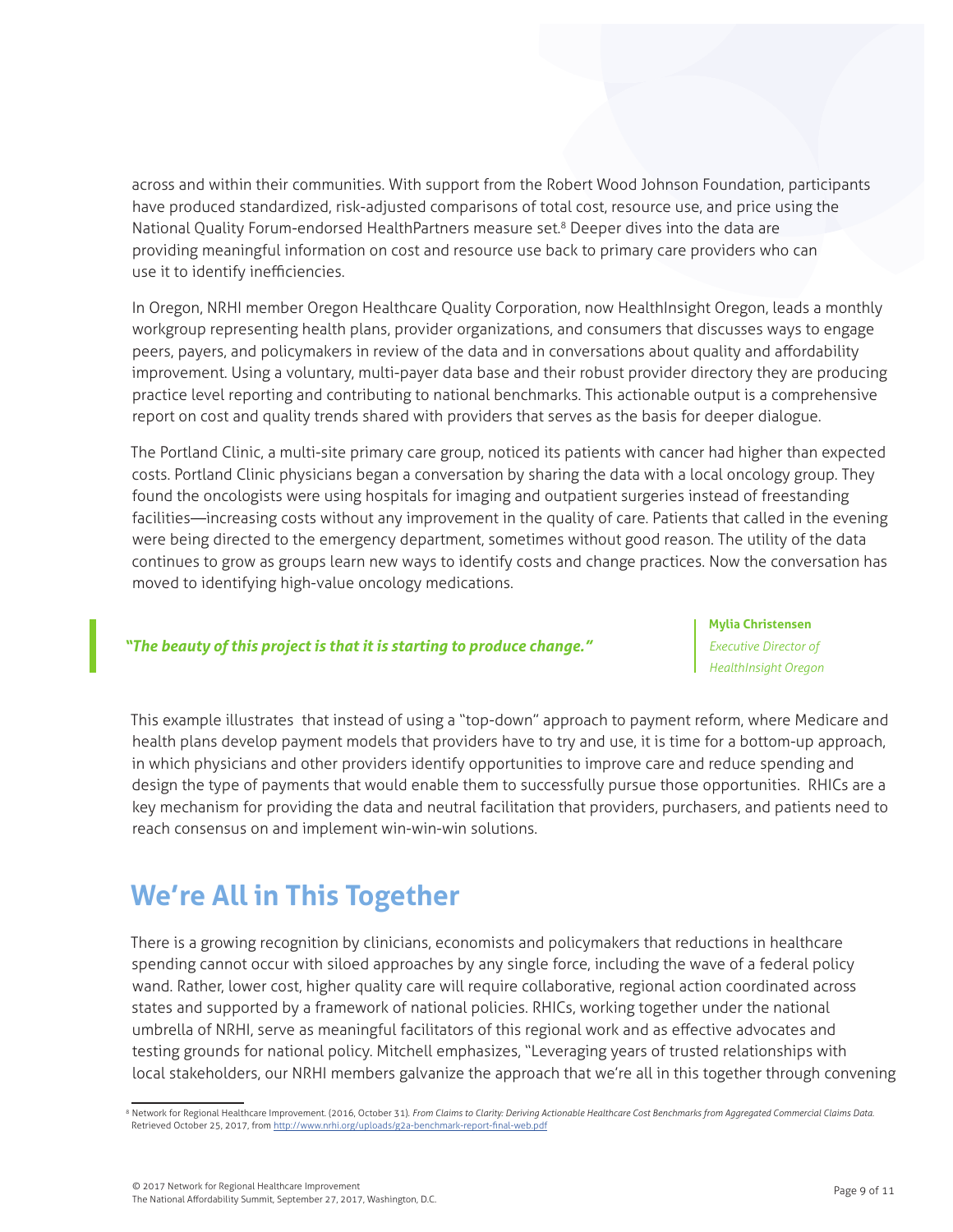the necessary players, determining shared priorities, and working through competing interests to develop mutually agreeable strategies to tackle the affordability crisis in each of their communities." Describing RHICs and their local partners as "change agents," Milstein said they have stepped into an important role that cannot be filled by government.

*"What a difference it can make when public and private influencers and power players in a community coalesce on an issue. When that issue is as vigorously rewarding as healthcare value, coalescence creates ripples that favorably impact almost everything we care about in our society."*

**Arnold Milstein, MD**

*Director of the Clinical Excellence Research Center at Stanford University*

# **What We Heard:**

- Healthcare spending crowds out investments in infrastructure, education and public health, which we know cultivate American health and wealth.
- Achieving affordable care will require payment structures to evolve to support more effective care, reduce avoidable harm to patients, and decelerate price escalation.
- Around the nation, there are real-life examples proving that with the right kind of payment system, we can reduce the avoidable spending, increase spending on services patients need, and keep high-quality healthcare providers financially viable—a win-win-win approach.
- Lower cost, higher quality care will require collaborative, regional action coordinated across states and supported by a framework of national policies. Regional Health Improvement Collaboratives, working together under the national umbrella of NRHI, serve as meaningful facilitators of this regional work and as effective advocates and testing grounds for national policy.

**Become Involved:** You can find more information and join the affordability conversation in the Getting to Affordability online community. On the community, you can connect with fellow HealthDoers across the country who are striving towards affordability in their communities. You can also access resources and learning modules that focus on everything from engaging stakeholders on affordability, to the technical total cost of care measure. Join today at: <https://g2a.healthdoers.org/home> or contact [gettingtoaffordability](mailto:gettingtoaffordability%40nrhi.org?subject=) [@nrhi.org.](mailto:gettingtoaffordability%40nrhi.org?subject=)